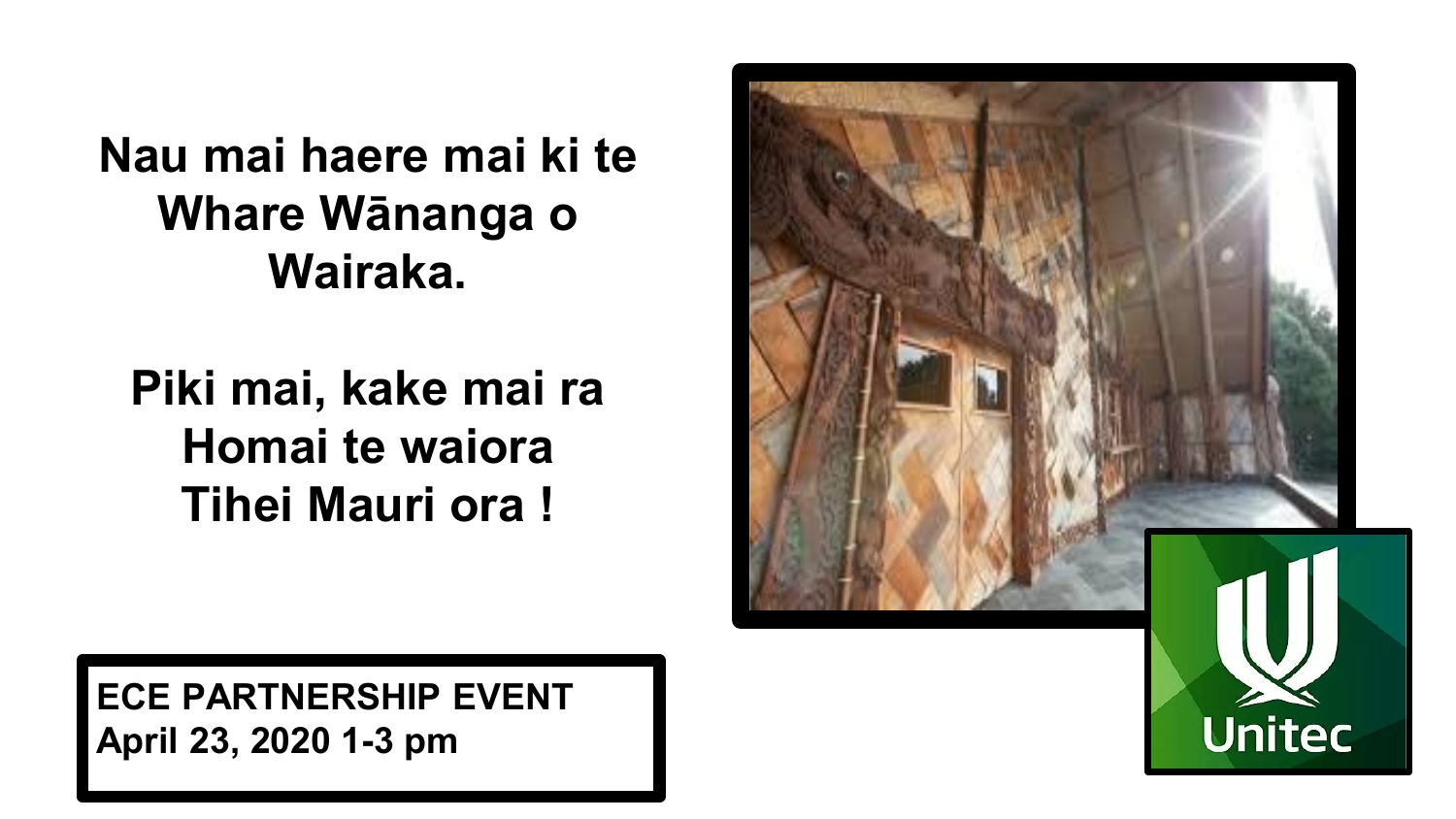# **Hauora: Supporting wellbeing in exceptional times**

**Rangi Nathan Yo Heta-Lensen Kiri Neho**

#### **Te Akoranga Kohungahunga. Early Childhood Te Whare Wānanga o Wairaka - Unitec Institute of Technology**

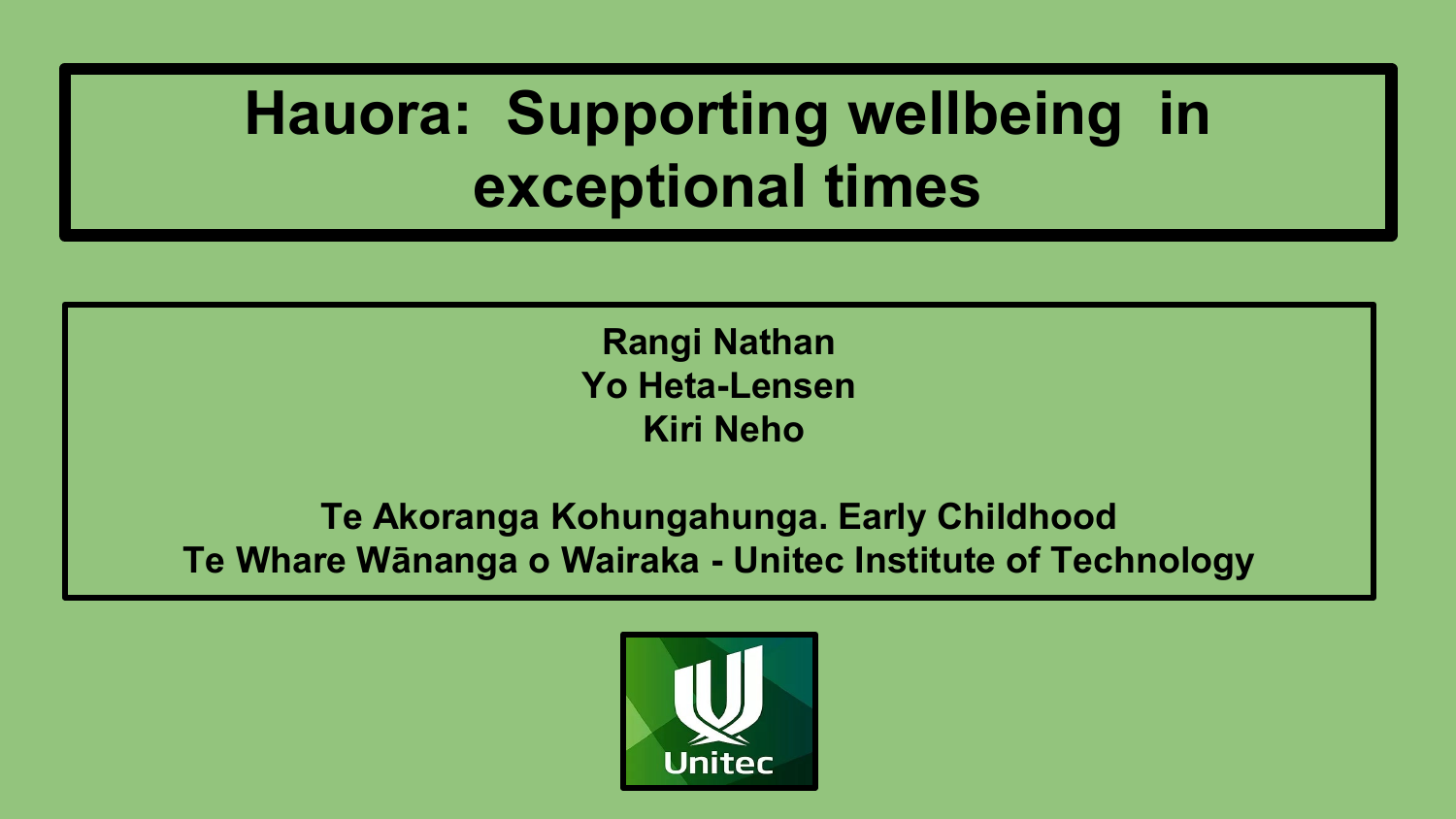

Ko Te Noho Kotahitanga te marae Ko Ngākau Māhaki te whare nui Ko Manaaki te whare kai Ko Rangimarie te pa harakeke Ko Puukenga te whare akonga Ko Te Wai-unu-roa o Wairaka te puna tapu Ko Te Akoranga Kohungahunga te mihi maioha e!

Tih i i !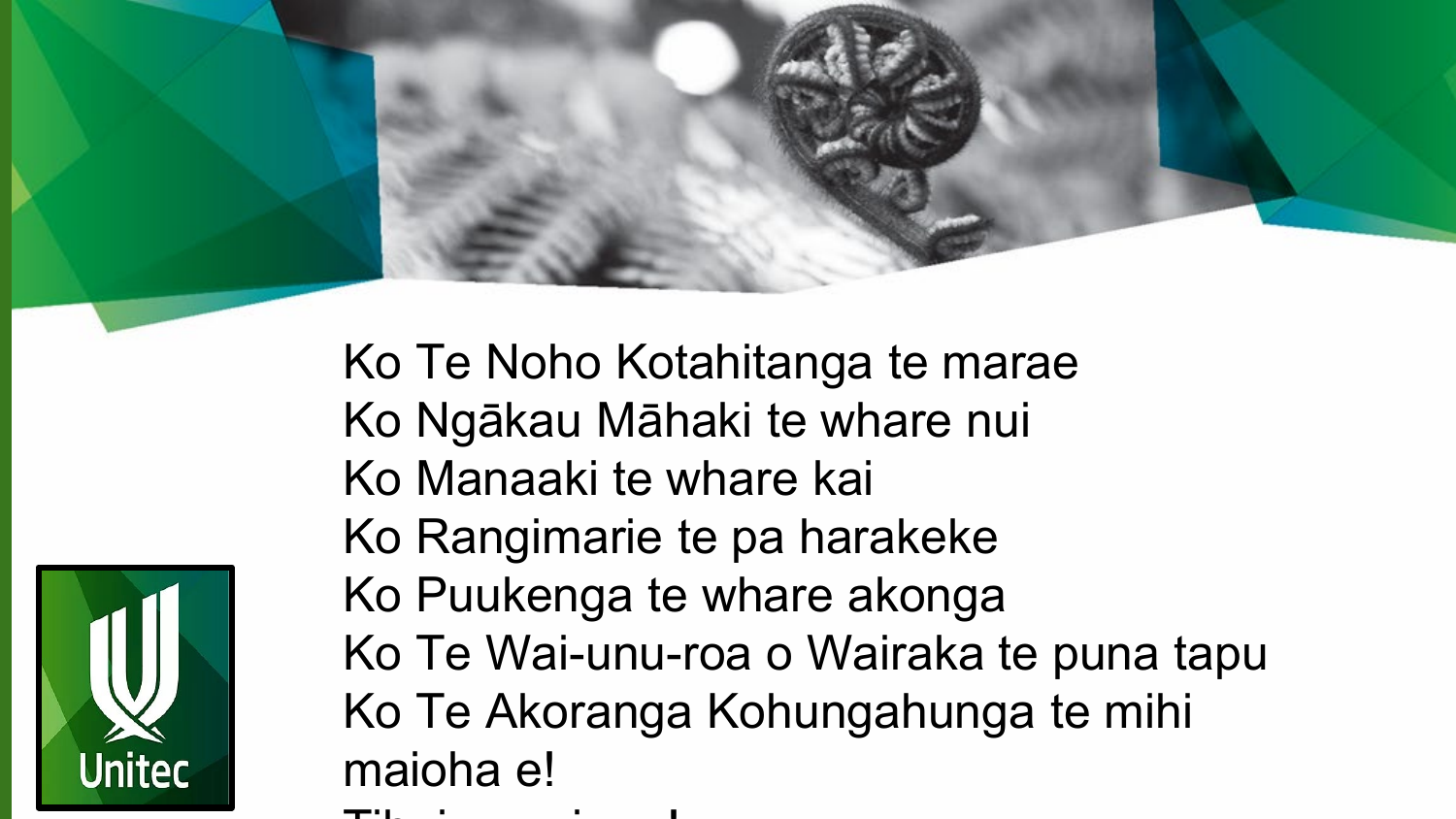**Timatanga - Beginning**

**Kia inoi tatou!**

Let us pray

**Manawa mai te mauri nuku Manawa mai te mauri rangi Ko te mauri kai au, he mauri tipua Ka pakaru mai te pō Tau mai te mauri**

**Haumi e, Hui e, tāiki e!**



Embrace the life force of the earth Embrace the life force of the sky The life force I have gathered is powerful And shatters all darkness

Come great life force

Join it, gather it, it is done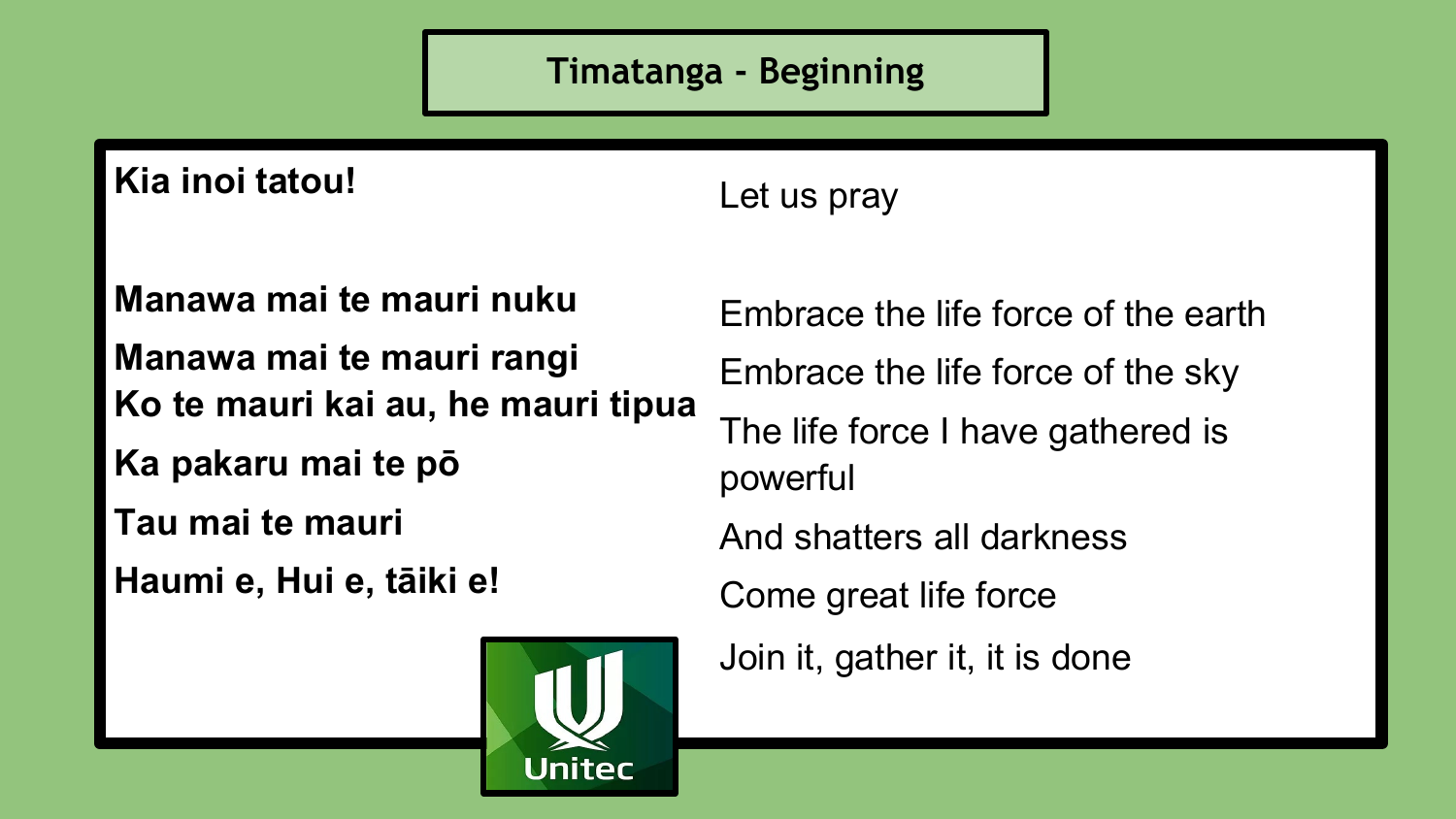## **Kei te pehea koe?**

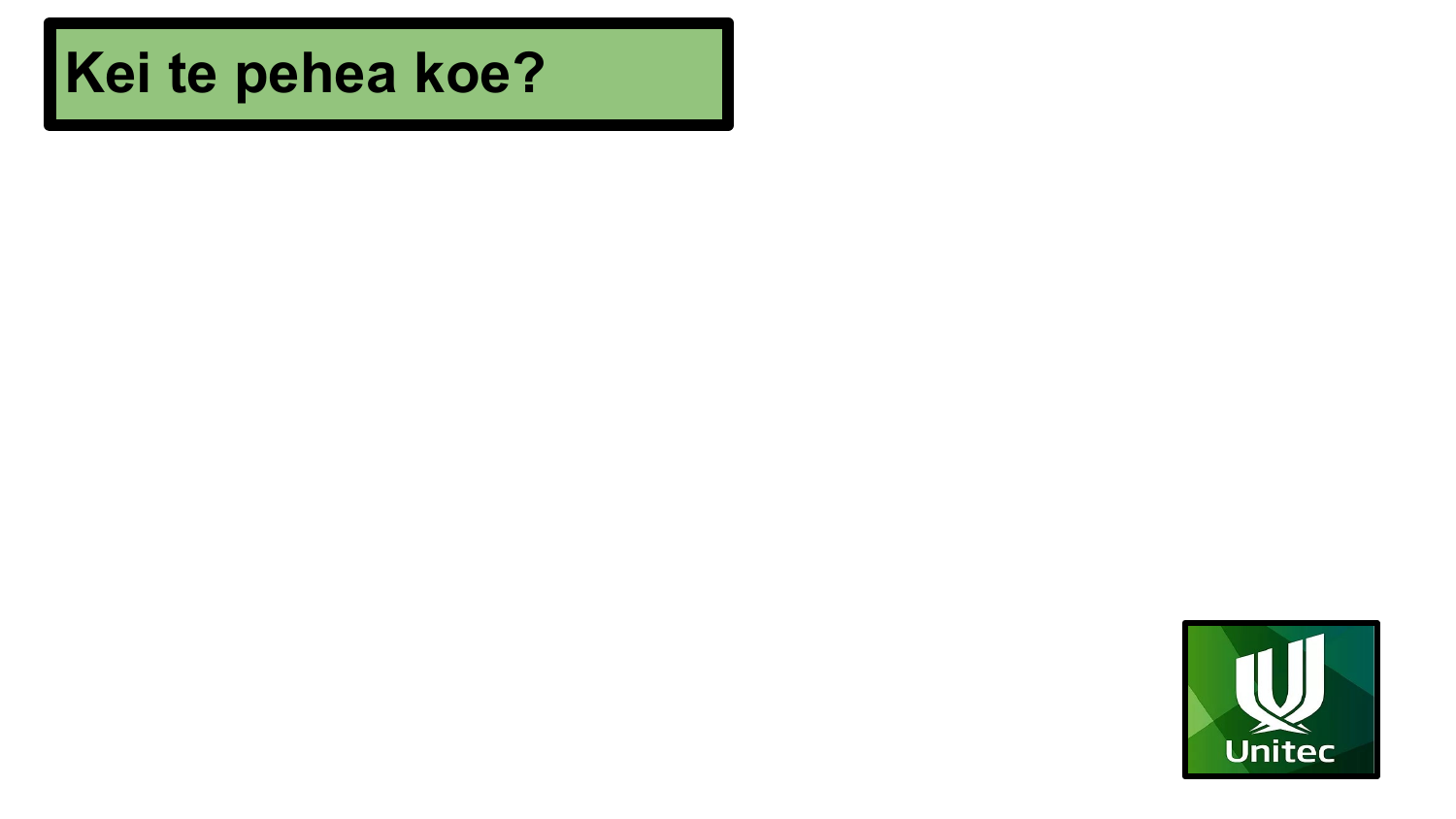## Kei te pehea to whānau

## To hapori whānui

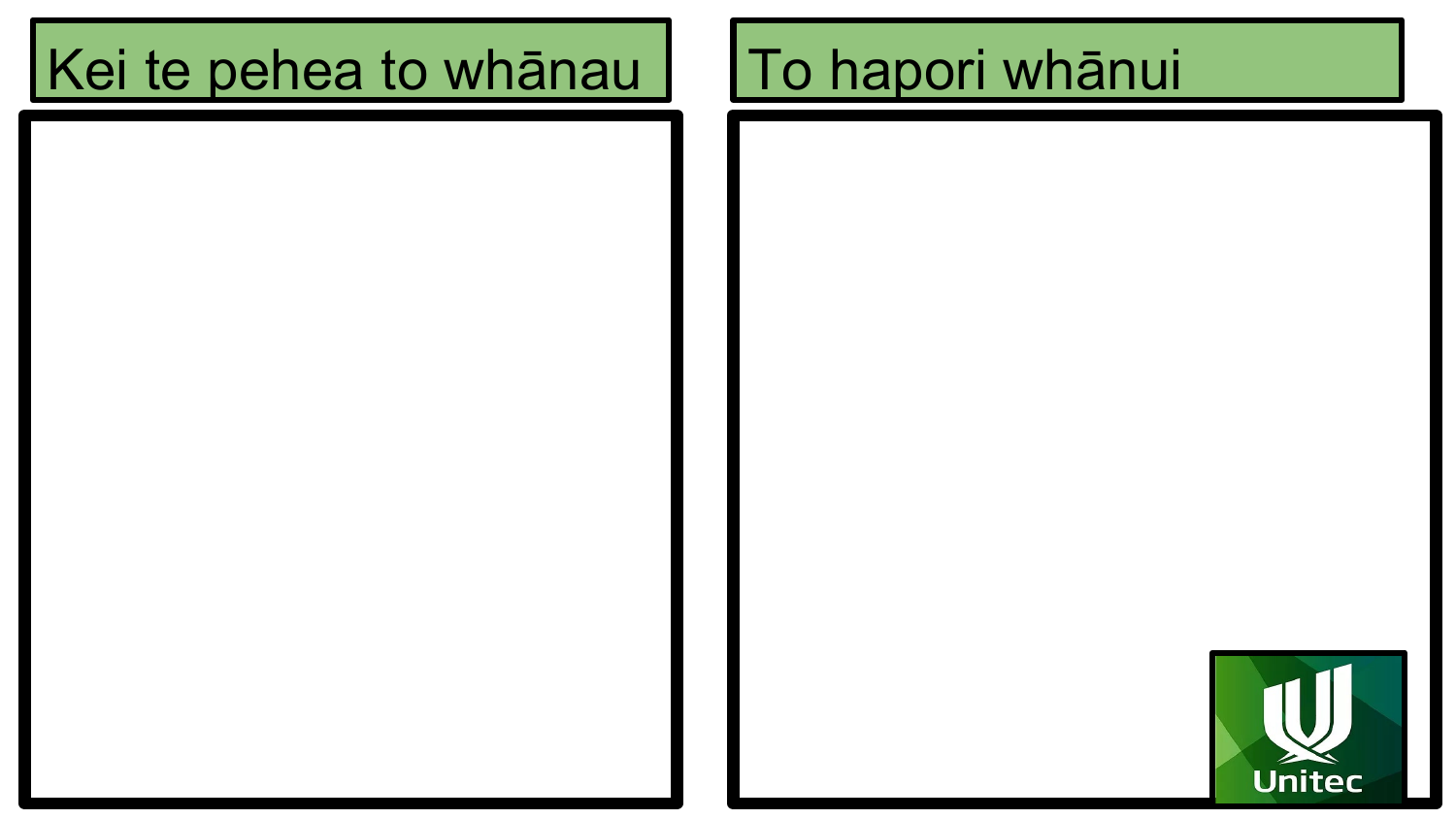# Kaiako

## whanau

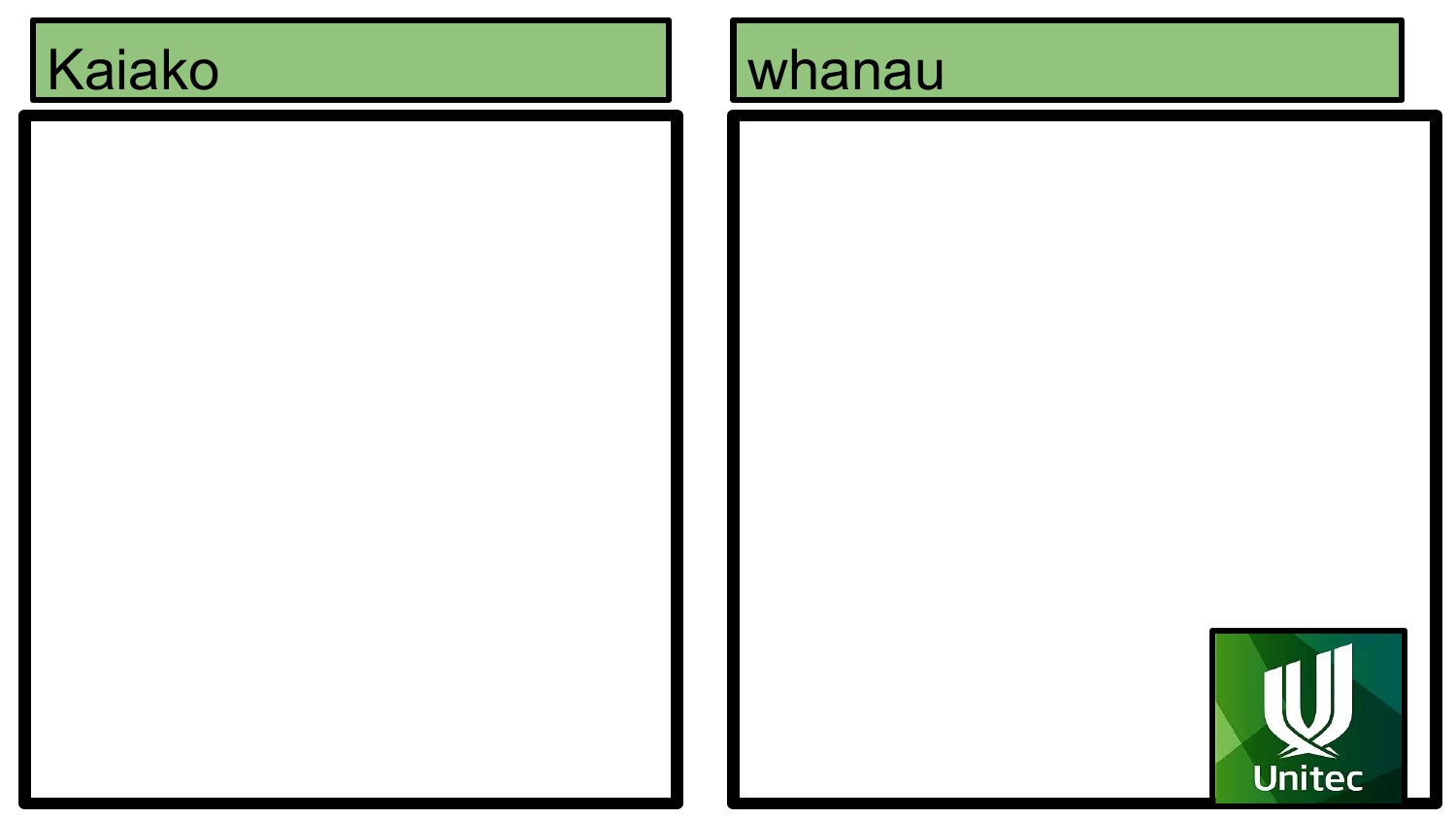## **Kei te pehea nga tamariki?**

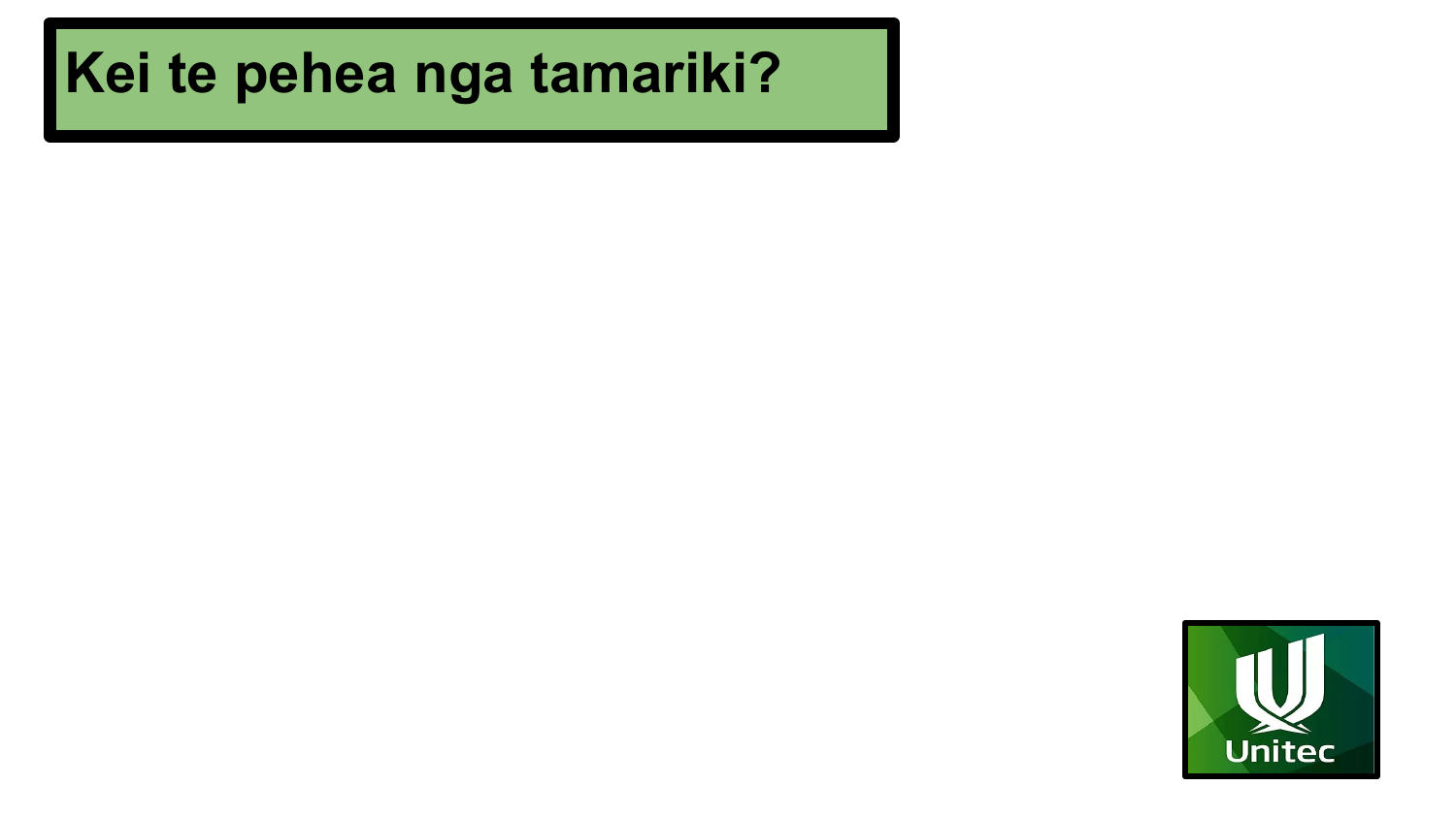# Hauora



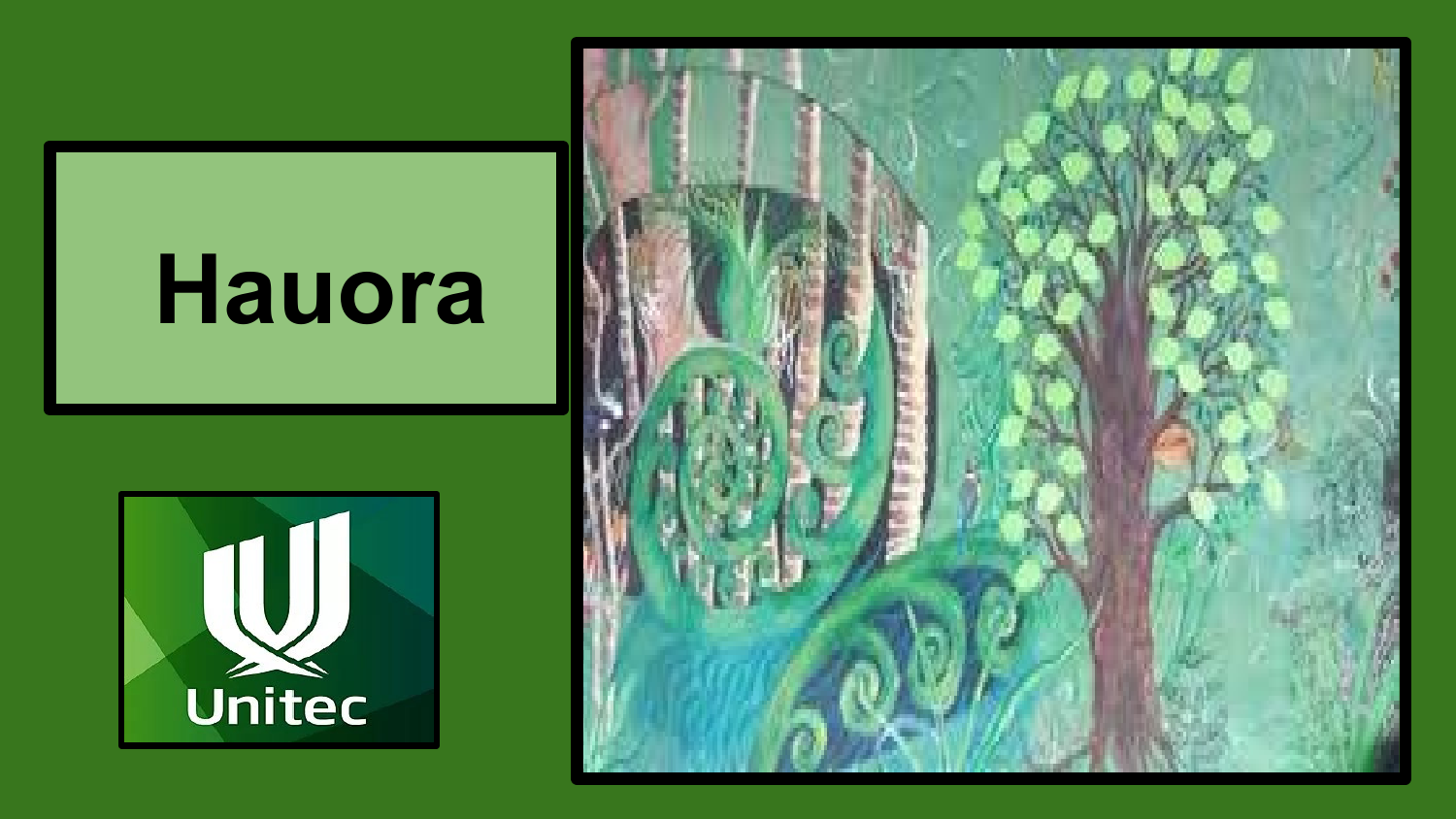### **Hauora models to support teachers' work**

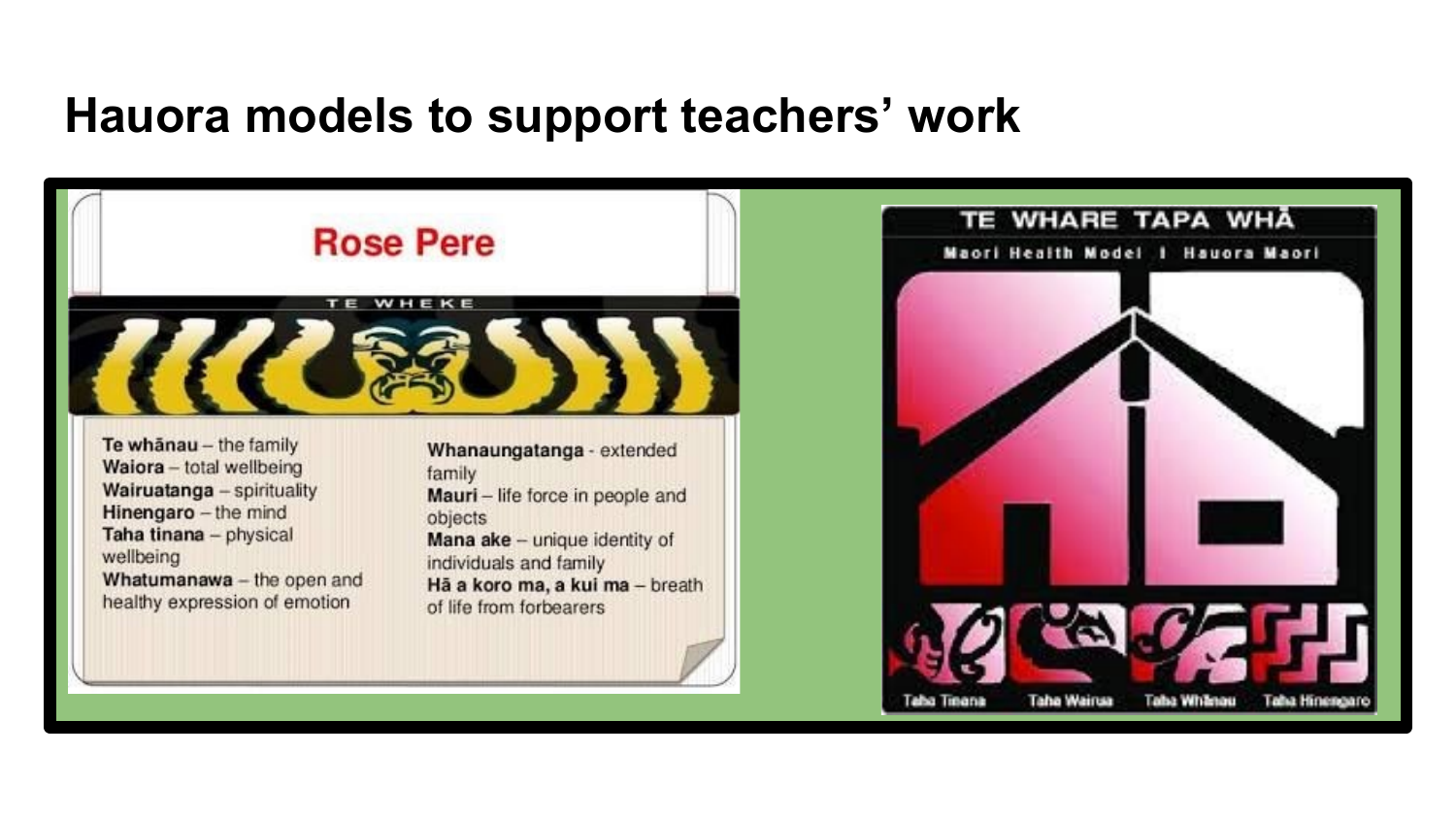Te Whare Tapa Wha (Durie, 1982)

**Taha Tinana** 

**Taha Wairua**

**Taha Whanau** 

**Taha Hinengaro**

Image: Reproduced by Lin Roberts with Permission by Ministry of Health

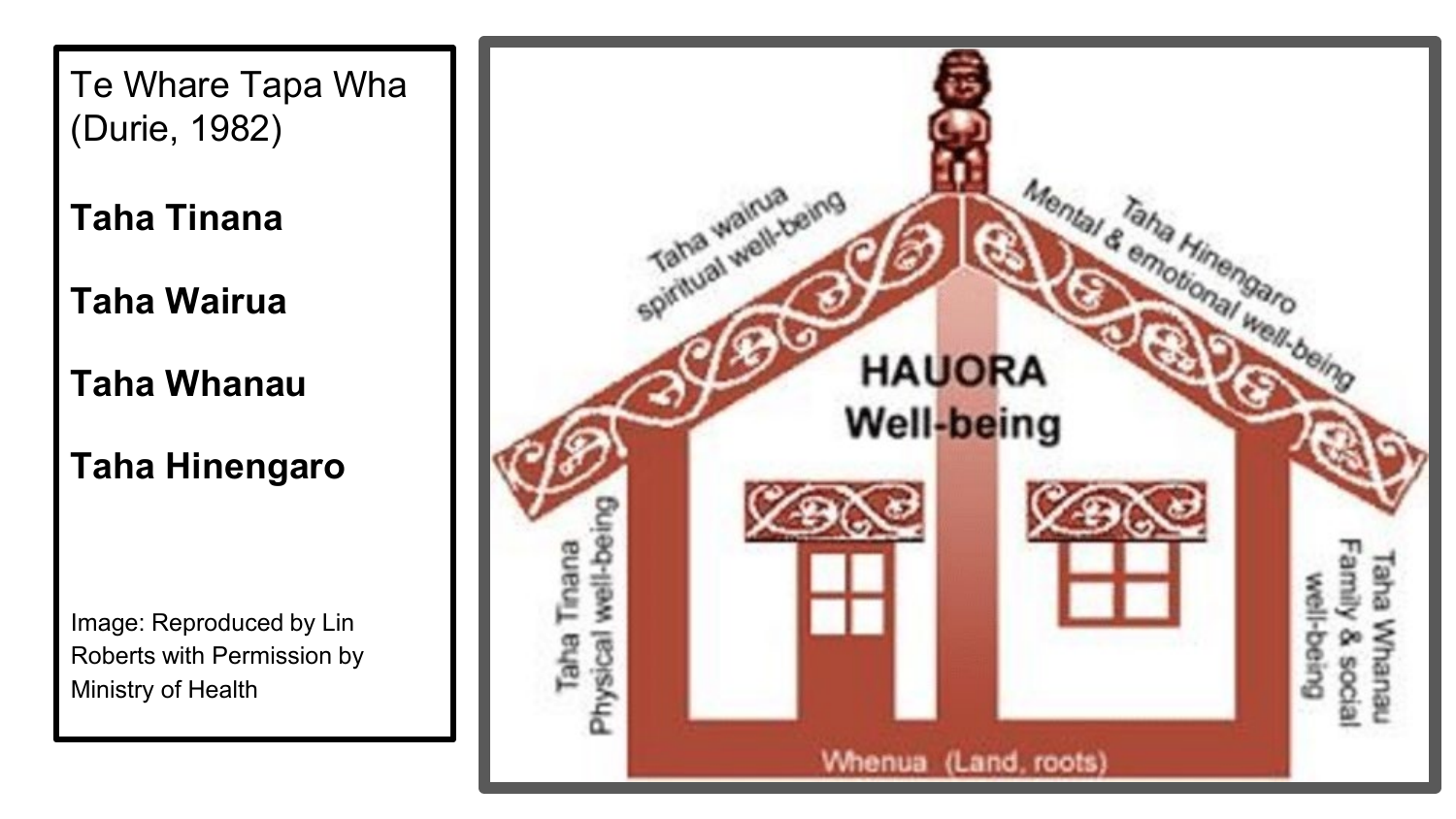

## **Break out room activity**

### **SCENARIO**

After spending several weeks in lock down, Kataraina, aged 4 and her teina, 9 months are coming back to centre. They have 2 other older siblings also returning to primary school. Both parents are also returning to full time work.

What are some possible issues that may emerge for the whanau and the tamariki? What strategies can you implement to create a 'whare oranga' that supports the transition back in to centre?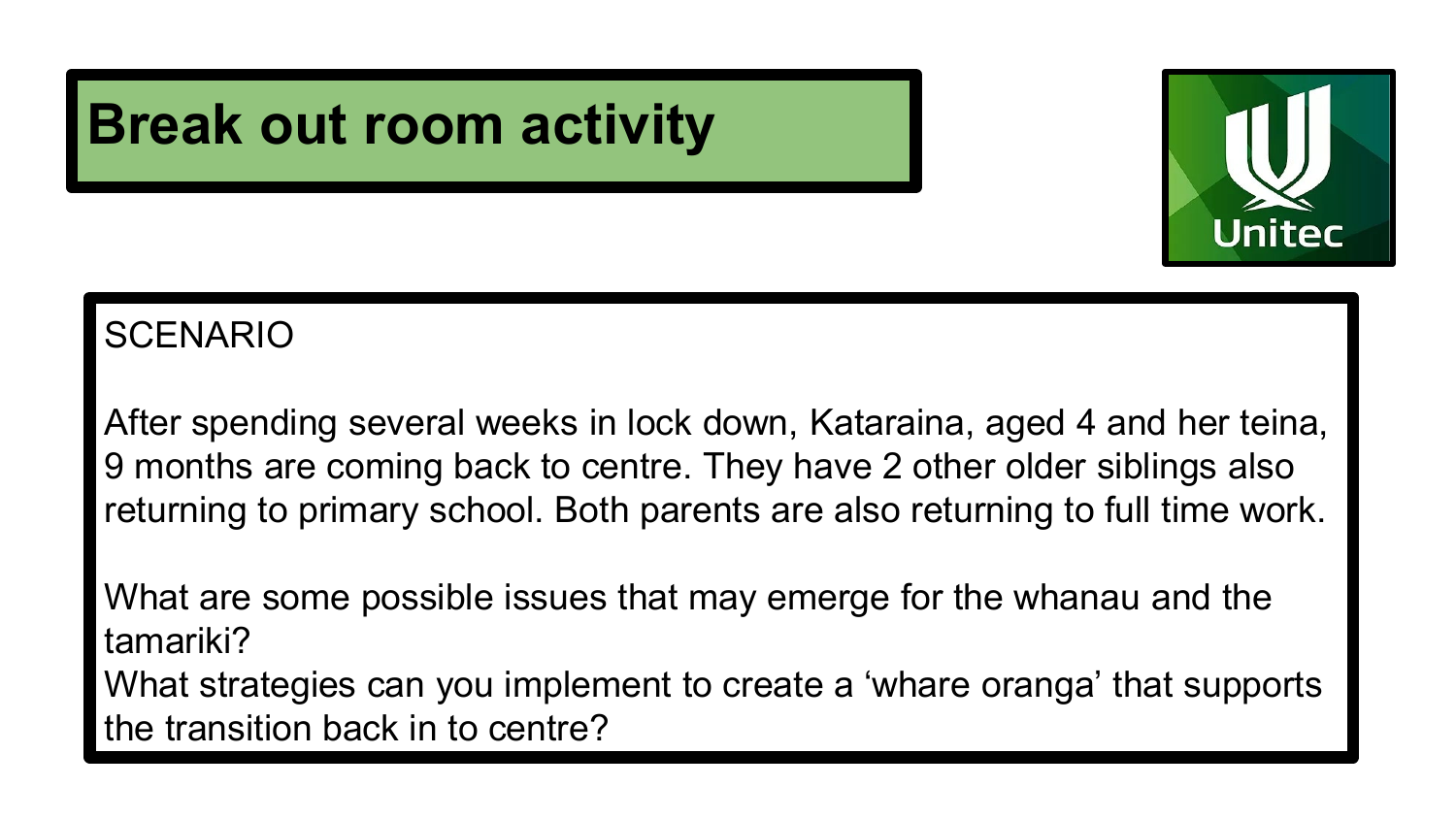### Te Whare Tapa Wha (Durie, 1982)

- **Taha Tinana**
- **Taha Wairua**
- **Taha Whanau**
- **Taha Hinengaro**

**Using the Whare Tapa Wha model Construct a whare that nurtures your own Hauora**

### **Taku Whare Oranga**

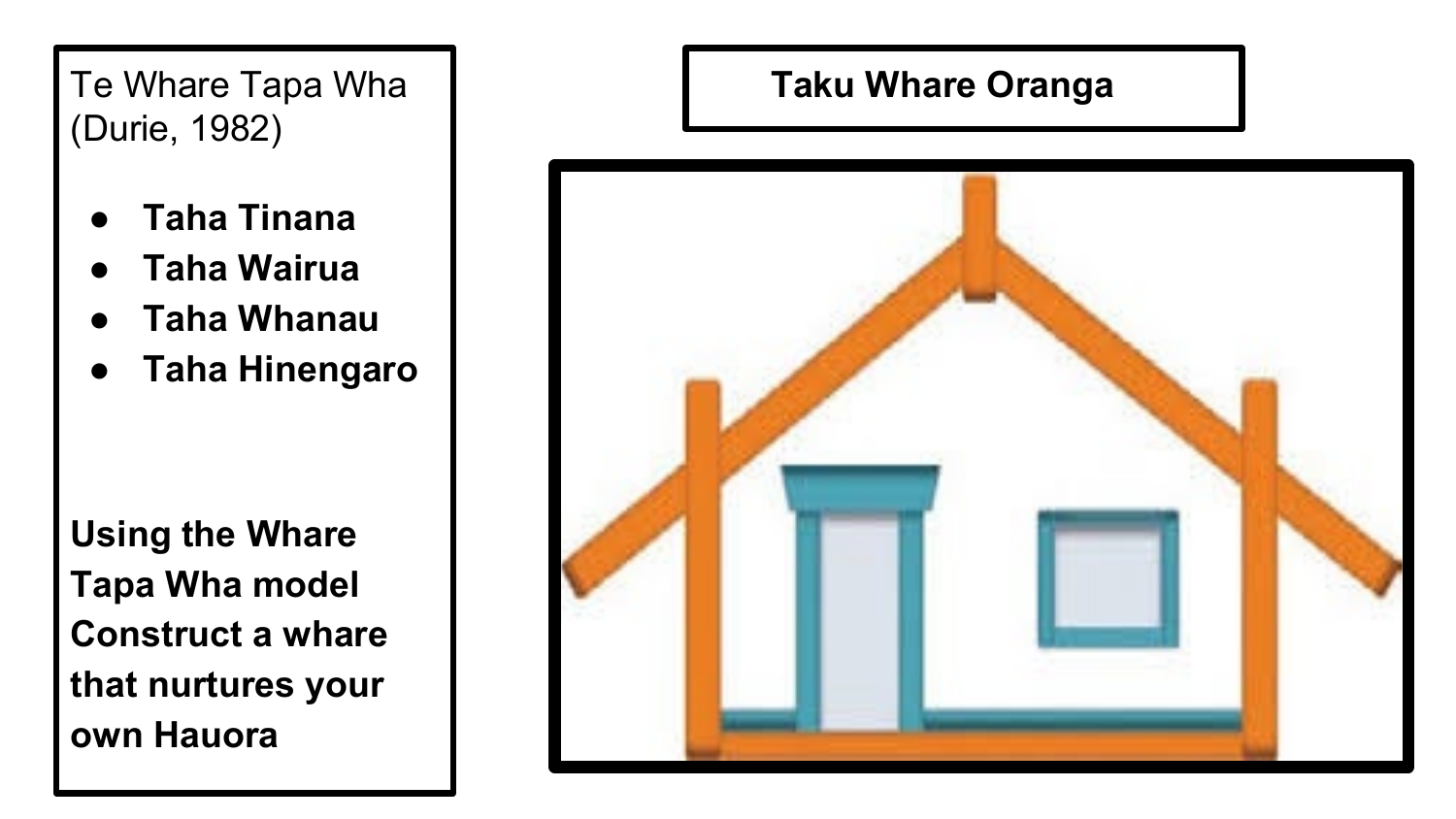### **Supporting the philosophical underpinnings of** *Te Whāriki*

Stebletsova and Scanlan (2018) identify the intent of Te Whāriki in relation to children's wellbeing

Wellbeing models that align with Te Whāriki's view of childhood, growth and development = Te Whare Tapa Wha as a model to support your own wellbeing

How could this model be used as a framework to assess well-being in light of events that have occurred as a result of COVID 19?